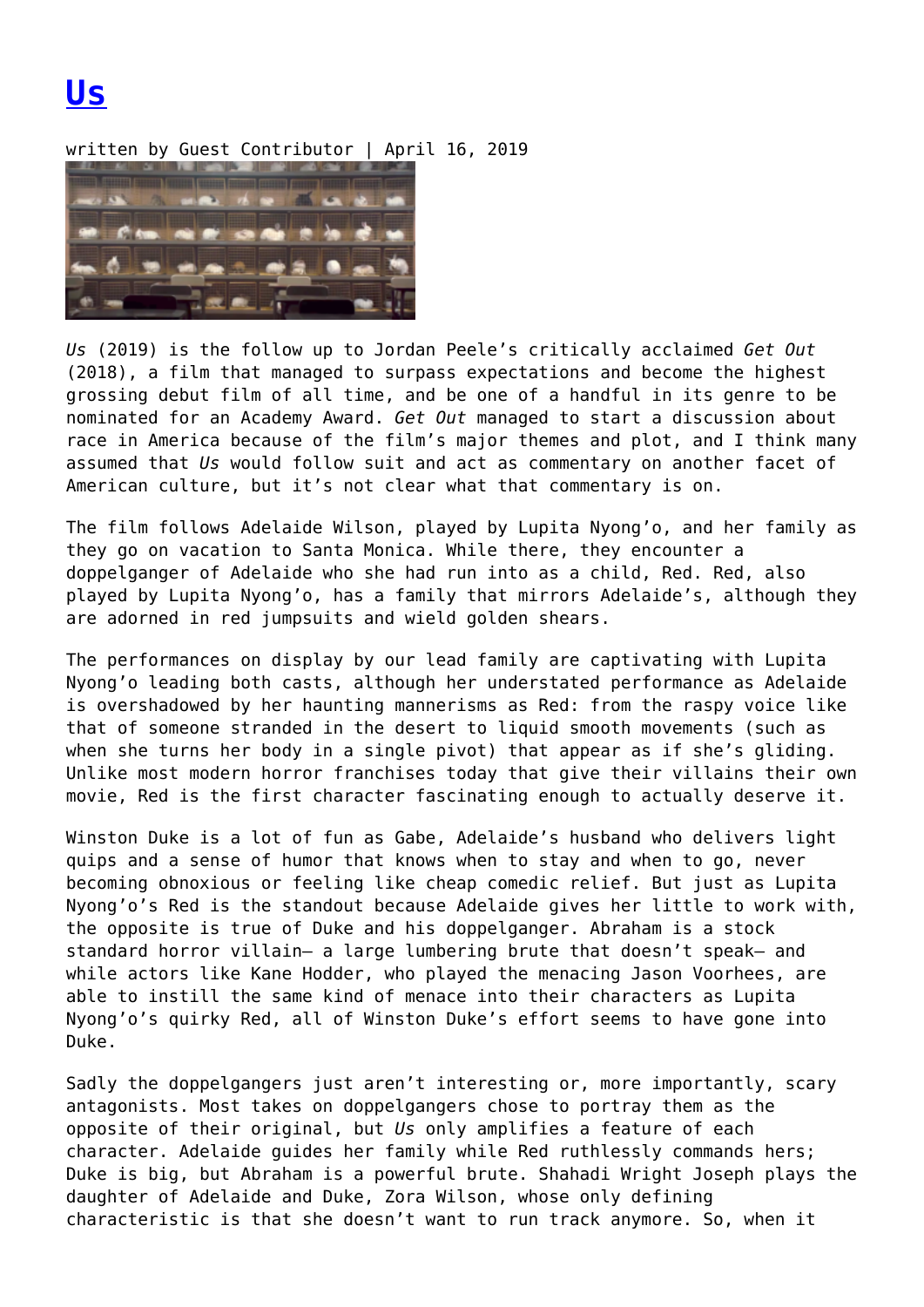comes time for Zora's doppelganger, Umbrae, the film simply amplifies the athletic attributes of Zora and comes off goofier than scary with a wide grin plastered on her face. Evan Alex plays Jason Wilson, and the interesting doppelganger Pluto , who wears a mask to cover his burnt face due to his love of fire, but that deformity never goes anywhere interesting.

Jordan Peele displays throughout the film that the impeccable writing of *Get Out* is still present in his second outing. Dialogue is fun and smart with a degree of style that comes out naturally instead of stiff and forced. He lays the work well with his setups in that they return later with satisfying payoffs, however that's not to say that everything in this film is satisfying.

A child wearing a mask in a movie generally means that they are hiding something, such as in the uplifting *Wonder* (2017) where Jacob Tremblay played Auggie, a young boy who wore an astronaut helmet to hide his disfigured face, but in *Us* the mask that Jason Wilson wears doesn't go anywhere interesting. The same goes for Zora Wilson and her pursuit of track and field— it was a note that I waited for the movie to hit, but it never did.

Ironically, on the flip side, the movie gives too much away. Three opening lines of text at the beginning of the film are completely unnecessary and feel like they would be much more at home in a found footage movie where that type of explanation is commonplace. Even the placement of a VHS of the cult classic 1984 film *C.H.U.D.,* a film where subterranean humans rise up to wreak havoc, feels like it gives too much about the plot away to those that know about the film, instead of being a nice nod or homage. Horror classic *The Shining* (1980) never stopped to fully explain what the shining was, what was actually happening to Jack Torrance, or why he appeared in an old photo at the end of the film. Instead, it chose to keep those secrets close to the chest and let avid viewers pick up the clues. Arguably, *The Shining* doesn't give enough away, but it's baffling that even though Jordan Peele lays out enough clues for viewers to put the puzzle together themselves, he also choses to hand feed the answers.

The final moments of *Us* fill me with all the feelings of watching the film: confusion, disappointment, and bewilderment. Members of the cast give great performances as both good and bad doppelgangers, however poor performances have more to do with a lack of depth in the characters the actors are playing. Instead of the doppelgangers being interesting representations of a persons flawed inner workings, they merely heighten attributes of their original. The film is not scary and does not recapture the tension of *Get Out*, even though it does deliver gore that manages to strike the line between showing enough and being ambiguous. Ambiguity, though, is something that would have drastically improved the film, because it never needed to shove answers down the throat when they were nicely laid out.

*Us* is a good horror movie, which, depending on how you view horror movies, is worse than being a bad horror movie, because a bad horror movie is often more enjoyable than one that is just good. If a cheap B horror movie attempted this concept, I think it would have been more fun and enjoyable.